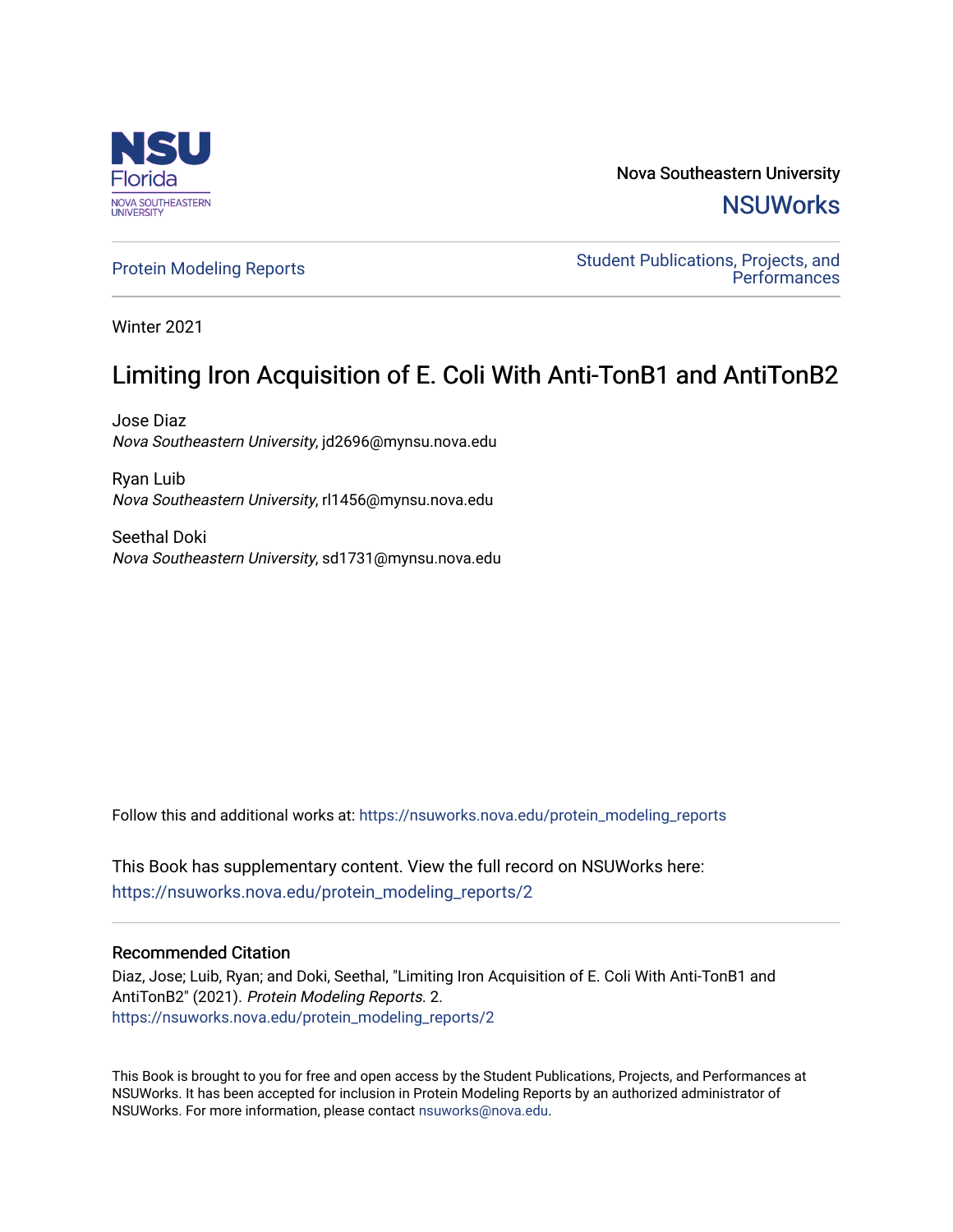## **Nova Southeastern University Protein Modelling Class**

*Jose Diaz, Ryan Luib, Seethal Doki* **Faculty Advisors**: Emily Schmitt Lavin, Ph.D. Arthur Sikora, Ph.D. *Halmos College of Natural Sciences and Oceanography, Nova Southeastern University, Fort Lauderdale, FL, 33314, USA*

#### **PDB File:** 2GRX

#### **Primary Citation:**

Pawelek, P. D., Croteau, N., Ng-Thow-Hing, C., Khursigara, C. M., Moiseeva, N., Allaire, M., Coulton, J. W., Peter D. Pawelek Department of Microbiology and Immunology, M. G. U., Nathalie Croteau Department of Microbiology and Immunology, M. G. U., Christopher Ng-Thow-Hing Department of Microbiology and Immunology, M. G. U., Cezar M. Khursigara Department of Microbiology and Immunology, M. G. U., Natalia Moiseeva National Synchrotron Light Source, B. N. L., Marc Allaire National Synchrotron Light Source, B. N. L., & James W. Coulton\* Department of Microbiology and Immunology, M. G. U. (2006, June 2). *Structure of tonb in complex with fhua, E. coli outer membrane receptor*. Science. Retrieved September 18, 2021, from [https://www.science.org/lookup/doi/10.1126/science.1128057.](https://www.science.org/lookup/doi/10.1126/science.1128057)

#### **Resolution**

- 3.3 angstrom resolution of crystal structure of TonB carboxyl – terminal domain in complex with FhuA

**Format:** helix backbone

#### **RP:**

### **Description:**

Iron is a prized commodity in the biological world. So much so that bacteria infect humans and other animals to obtain iron. In the human body, it can serve as a redox catalyst for a wide array of cellular processes as it cycles between two oxidation states, Ferrous (Fe<sup>2+)</sup> and Ferric (Fe<sup>3+</sup>). Acquiring iron is a central part of a bacteria's survival and bacteria have been found to secure iron from their hosts through many different mechanisms. In fact, iron acquisition is the purpose for infection and facilitates illness in humans. Here, the production of siderophores by *E.coli* is further explored. Siderophores, produced by gram-positive and gram-negative bacteria are small ferric iron chelators that have an incredibly high binding affinity to iron. Transferrin, the protein in the human body that binds and transports iron throughout the body has as association constant of  $10^{36}$  while siderophores have an association constant of at least  $10^{50}$ , easily outcompeting transferrin in the blood stream. FhuA is a ferrichrome protein located in the membrane of *E.Coli*, responsible for siderophore binding and completion of the iron transport into *E.coli*. For FhuA to successfully bring in iron from a siderophore, another protein, TonB, must attach to a region of FhuA that faces inside E.coli called the Ton Box. A protein model was designed to bind to the Ton Box region of FhuA with higher affinity by altering polar and charged residues to nonpolar or aliphatic residues that were present in the original TonB protein. Specifically, the regions 166- 170 and 225-235 in TonB contained new changes in residues as they directly participated in

**Commented [ESL1]:** Nice attention-grabbing introduction – makes the reader see the significance of the molecular story right away

**Commented [ESL2]:** Explain what you mean by a "central part of pathogenesis better – do you mean this is important for bacteria being able to cause illness?"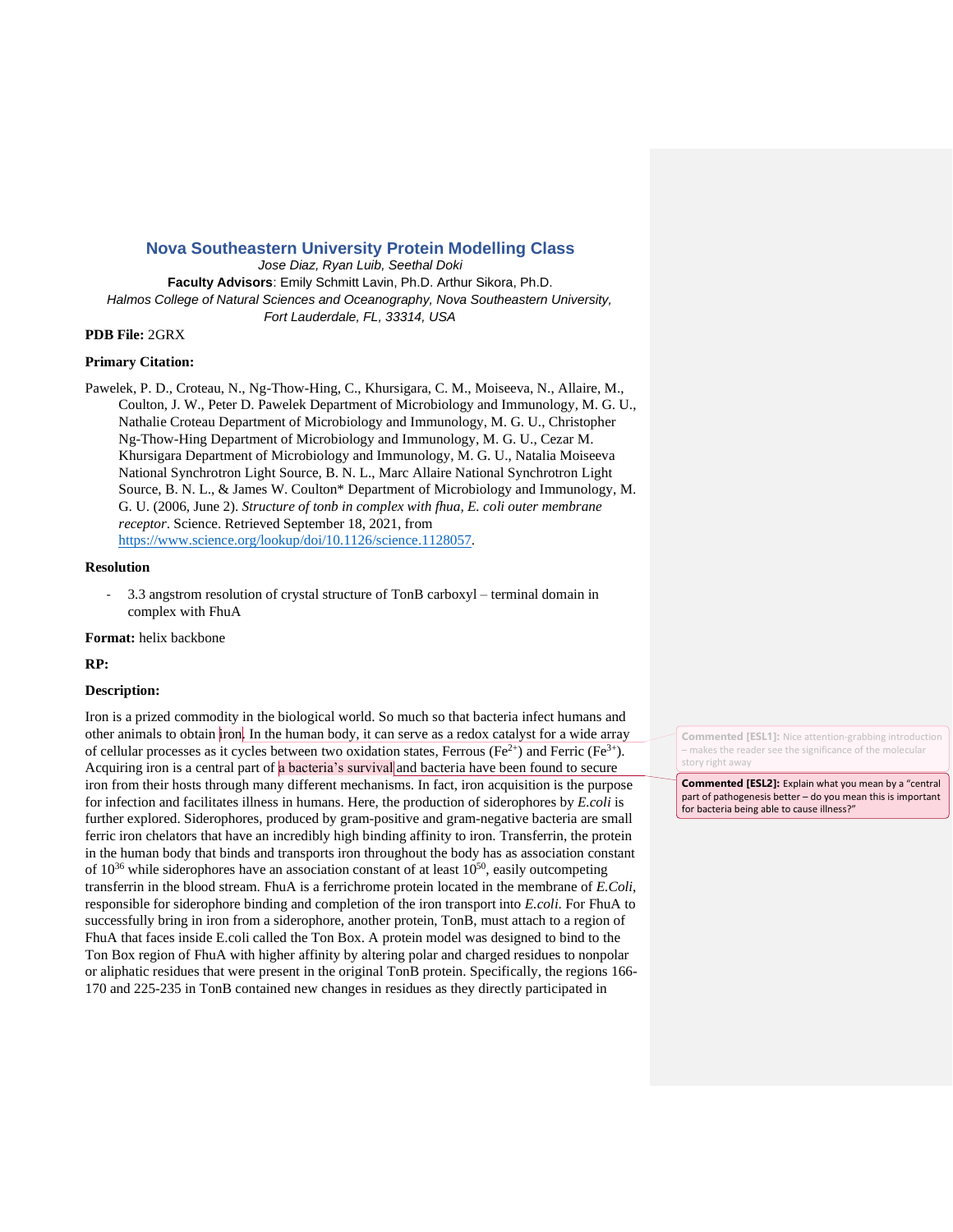binding with Ton Box of FhuA. Three mutations, R166F, N227L, K231A were made to create two new proteins, Anti-TonB1 and Anti-TonB2.

#### **Specific Model Details:**



**Model 1:** Anti-TonB1, residues 166-170 were manipulated with the mutation N166F. This region of TonB interacts with residues 588-592 of FhuA. Amino acid asparagine, polar and uncharged at 166 of TonB was changed to phenylalanine, a large polar uncharged residue. The backbone of TonB was colored lightpink, with the mutated amino acid colored red, and the Ton Box region involved in binding colored in light green. The rest of FhuA is colored light gray.



**Model 2:** Anti-TonB2, residues 225-235 of TonB were manipulated with mutations N227L and K231A. Amino acids Asp227 and Lys231 were changed to Leu227 and Ala231. Changing the previously charged and polar amino acids to nonpolar amino acids would hypothetically help Anti-TonB stronger to Ton Box. The backbone of Ton Box region that binds to TonB is colored light green, with the mutated residues colored in red. The backbone of TonB is

colored light gray, with the original TonB backbone colored in light pink. Additional References

Cassat, J. E., & Skaar, E. P. (2013, May 15). *Iron in infection and immunity*. Cell host & microbe. Retrieved October 11, 2021, from [https://www.ncbi.nlm.nih.gov/pmc/articles/PMC3676888/.](https://www.ncbi.nlm.nih.gov/pmc/articles/PMC3676888/)

- U.S. National Library of Medicine. (n.d.). *Home - PMC - NCBI*. National Center for Biotechnology Information. Retrieved October 11, 2021, from [https://www.ncbi.nlm.nih.gov/pmc/.](https://www.ncbi.nlm.nih.gov/pmc/)
- Torres, A. G., Redford, P., Welch, R. A., Payne, S. M., Alfredo G. TorresDepartment of Microbiology and the Institute for Cellular and Molecular Biology, U. of T., Peter RedfordDepartment of Medical Microbiology and Immunology, U. of W. M., Rodney A. WelchDepartment of Medical Microbiology and Immunology, U. of W. M., & Shelley M. PayneDepartment of Microbiology and the Institute for Cellular and Molecular Biology, U. of T. (2001, October 1). *Tonb-dependent systems of uropathogenic escherichia coli:*